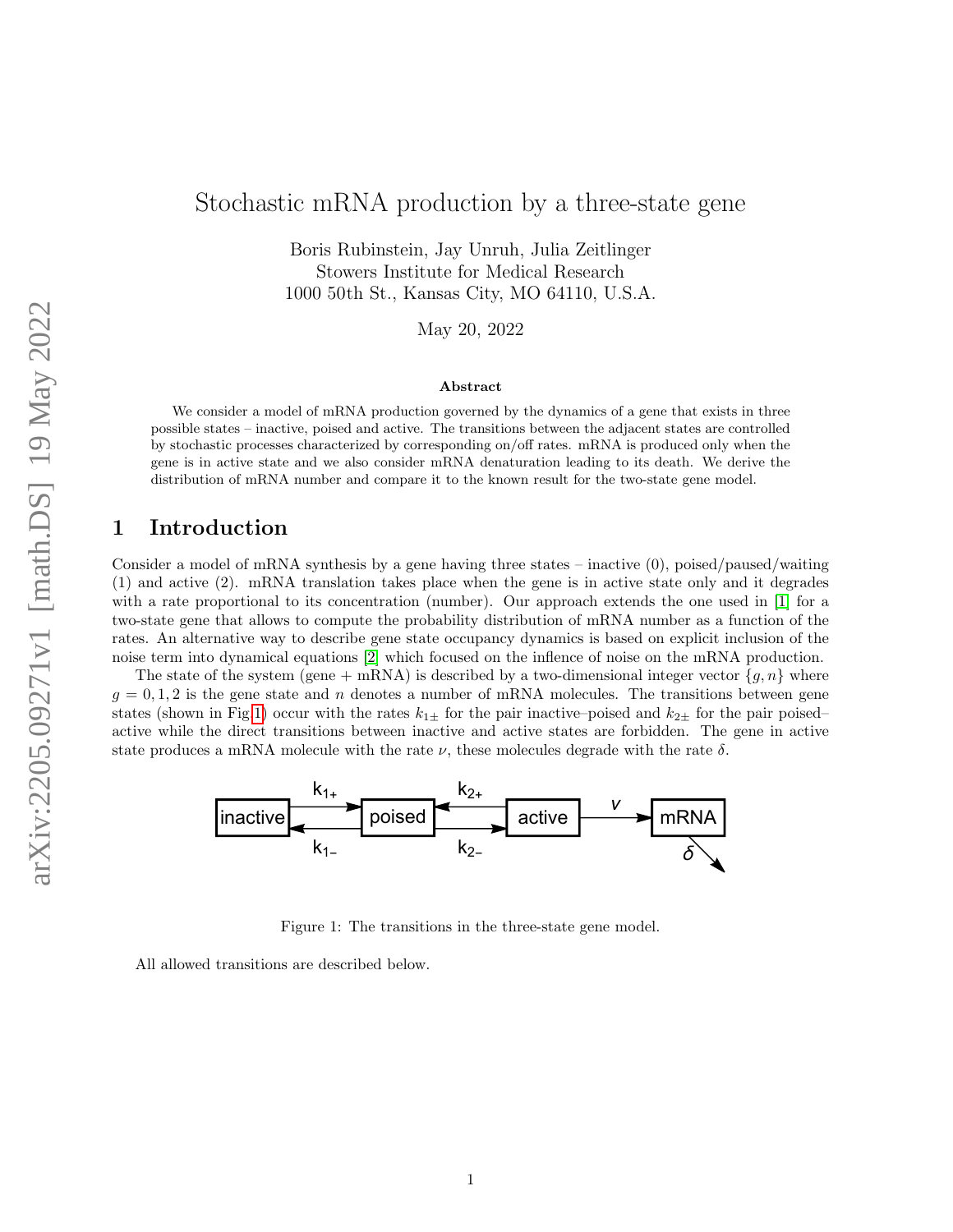$$
\begin{array}{ll} \text{transition} & \text{Rate} \\ \{0,n\} \rightarrow \{1,n\} & k_{1+} \\ \{0,n\} \rightarrow \{0,n-1\} & \delta n \\ \\ \{1,n\} \rightarrow \{0,n\} & k_{1-} \\ \{1,n\} \rightarrow \{1,n-1\} & \delta n \\ \{1,n\} \rightarrow \{2,n\} & k_{2+} \\ \{2,n\} \rightarrow \{1,n\} & k_{2-} \\ \{2,n\} \rightarrow \{2,n-1\} & \delta n \\ \{2,n\} \rightarrow \{2,n+1\} & \nu \end{array}
$$

## 2 Balance equations

Using the above characterization of the transitions we can write down the dynamical equations for the probability  $p_{g,n}(t)$  to have n copies of mRNA for a gene in state g at time t

<span id="page-1-1"></span>
$$
p'_{0,n}(t) = -k_{1+}p_{0,n} - n\delta p_{0,n} + (n+1)\delta p_{0,n+1} + k_{1-}p_{1,n},
$$
  
\n
$$
p'_{1,n}(t) = -k_{1-}p_{1,n} - n\delta p_{1,n} + (n+1)\delta p_{1,n+1} + k_{1+}p_{0,n} - k_{2+}p_{1,n} + k_{2-}p_{2,n},
$$
  
\n
$$
p'_{2,n}(t) = -k_{2-}p_{2,n} + k_{2+}p_{1,n} - n\delta p_{2,n} + (n+1)\delta p_{2,n+1} - \nu p_{2,n} + \nu p_{2,n-1}.
$$

Rescaling the time variable  $t \to t\delta$  and all rates  $r \to r/\delta$  we obtain

$$
p'_{0,n}(t) = -k_{1+}p_{0,n} - np_{0,n} + (n+1)\delta p_{0,n+1} + k_{1-}p_{1,n},
$$
  
\n
$$
p'_{1,n}(t) = -k_{1-}p_{1,n} - np_{1,n} + (n+1)p_{1,n+1} + k_{1+}p_{0,n} - k_{2+}p_{1,n} + k_{2-}p_{2,n},
$$
  
\n
$$
p'_{2,n}(t) = -k_{2-}p_{2,n} + k_{2+}p_{1,n} - np_{2,n} + (n+1)p_{2,n+1} - \nu p_{2,n} + \nu p_{2,n-1}.
$$
\n(1)

## 3 Generating functions

The probabilities  $p_{i,n}(t)$  give rise to generating functions  $G_i(z,t)$  defined as follows

<span id="page-1-0"></span>
$$
G_i(z,t) = \sum_{n=0}^{\infty} z^n p_{i,n}(t).
$$
 (2)

Setting above  $z = 1$  we find

$$
G_i(1,t) = \gamma_i = \sum_{n=0}^{\infty} p_{i,n}(t)
$$

the probability of a gene to be in *i*-th state. The only observable of the model is the mRNA number  $n$  at time t defined by a probability  $p_n = p_{0,n} + p_{1,n} + p_{2,n}$ . The corresponding generating function reads

$$
G(z,t) = G_0(z,t) + G_1(z,t) + G_2(z,t).
$$

Note that

$$
\partial G_i(z,t)/\partial z = \sum_{n=0}^{\infty} nz^{n-1} p_{i,n}(t) = \sum_{n=0}^{\infty} (n+1)z^n p_{i,n+1}(t),
$$

leading to

$$
\sum_{n=0}^{\infty} nz^n p_{i,n}(t) = z \, \partial G_i(z,t)/\partial z,
$$

while [\(2\)](#page-1-0) implies

$$
\sum_{n=0}^{\infty} z^n p_{i,n-1}(t) = zG_i(z,t).
$$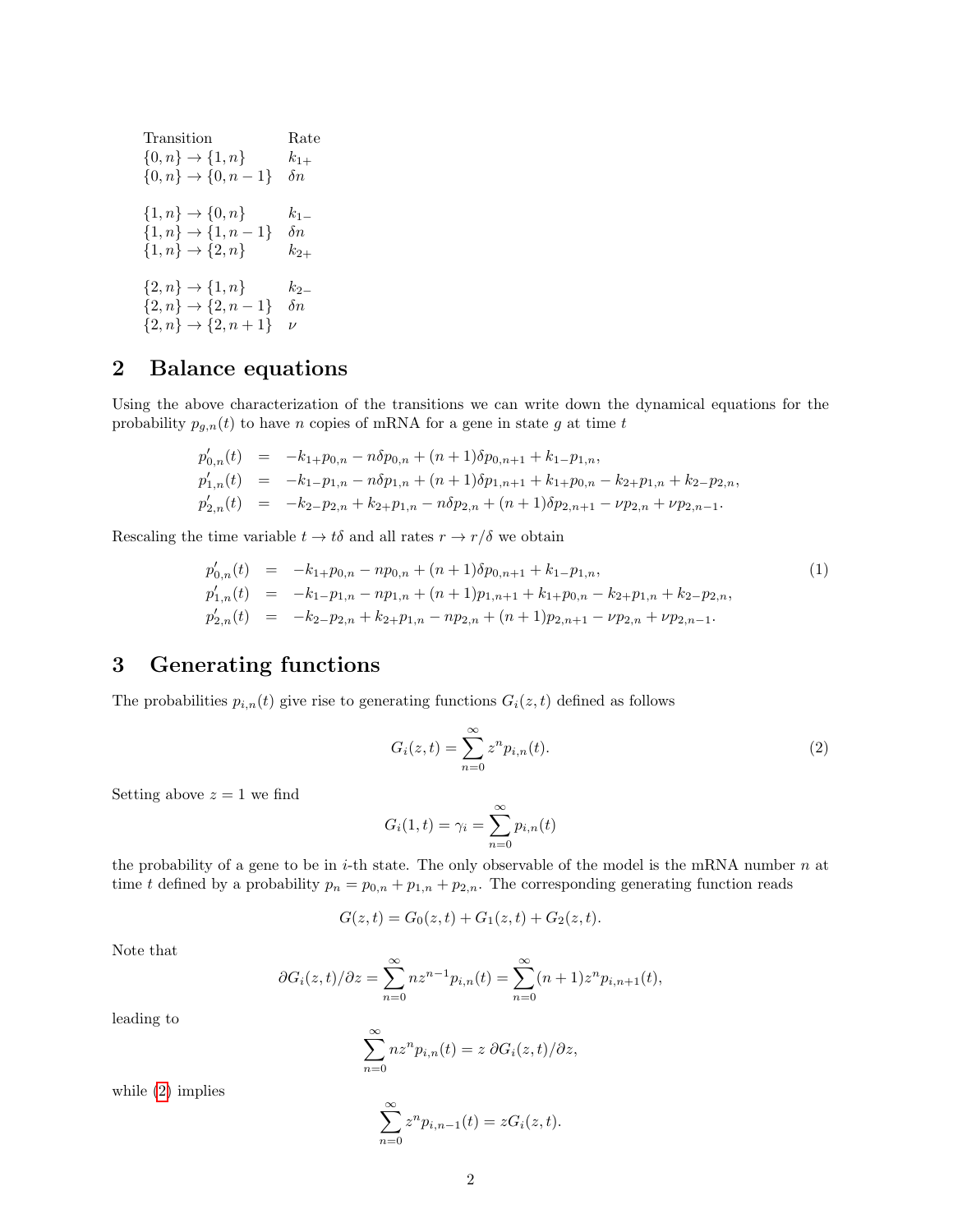In order to derive equations for the generating functions we multiply each equation in [\(1\)](#page-1-1) by  $z<sup>n</sup>$  and sum up w.r.t. n. This procedure leads to

<span id="page-2-0"></span>
$$
\frac{\partial G_0(z,t)}{\partial t} = -k_{1+}G_0(z,t) + k_{1-}G_1(z,t) + (1-z)\frac{\partial G_0(z,t)}{\partial z},
$$
\n
$$
\frac{\partial G_1(z,t)}{\partial t} = -k_{1-}G_1(z,t) + k_{1+}G_0(z,t) - k_{2+}G_1(z,t) + k_{2-}G_2(z,t) + (1-z)\frac{\partial G_1(z,t)}{\partial z},
$$
\n
$$
\frac{\partial G_2(z,t)}{\partial t} = -k_{2-}G_2(z,t) + k_{2+}G_1(z,t) + (1-z)\frac{\partial G_2(z,t)}{\partial z} - \nu(1-z)\frac{\partial G_2(z,t)}{\partial z}.
$$
\n(3)

The natural assumption in the model is that at  $t = 0$  the gene is inactive  $(i = 0)$  and the number of mRNA molecules  $n = 0$ , so that the initial conditions read  $p_{0,0}(0) = 1$  and we find  $G_i(z, 0) = \delta_{i,0}$ . Adding up the equations in [\(3\)](#page-2-0) we obtain

$$
\frac{\partial G(z,t)}{\partial t} = (1-z) \left[ \frac{\partial G(z,t)}{\partial z} - \nu \frac{\partial G(z,t)}{\partial z} \right].
$$
\n(4)

## 4 Steady state equations

Analytical solution of [\(3\)](#page-2-0) that completely determines the dynamics of the mRNA is not known. We consider an asymptotic behavior of the probability  $p_{i,n}$  at large times  $t \to \infty$ . Then the equations [\(3\)](#page-2-0) turn into a system of ODEs

<span id="page-2-1"></span>
$$
k_{1-}G_1(z) - k_{1+}G_0(z) + (1-z)G'_0(z) = 0,
$$
\n<sup>(5)</sup>

$$
k_{1+}G_0(z) - k_{1-}G_1(z) - k_{2+}G_1(z) + k_{2-}G_2(z) + (1-z)G_1'(z) = 0,
$$
\n(6)

$$
k_{2+}G_1(z) - k_{2-}G_2(z) + (1-z)G'_2(z) - \nu(1-z)G'_2(z) = 0.
$$
\n(7)

Adding up these equations we obtain a relation

<span id="page-2-2"></span>
$$
\sum_{i=0}^{2} G'_{i}(z) = G'(z) = \nu G_{2}(z).
$$
\n(8)

In order to find the asymptotic values of  $\gamma_i$  set  $z = 1$  in [\(5-7\)](#page-2-1) and obtain

<span id="page-2-4"></span>
$$
k_{1-}\gamma_1 - k_{1+}\gamma_0 = 0,
$$
  
\n
$$
k_{1+}\gamma_0 - k_{1-}\gamma_1 - k_{2+}\gamma_1 + k_{2-}\gamma_2 = 0,
$$
  
\n
$$
k_{2+}\gamma_1 - k_{2-}\gamma_2 = 0,
$$

where  $\gamma_0 + \gamma_1 + \gamma_2 = 1$  to produce

$$
\gamma_0 = k_1 - k_2 - /K, \quad \gamma_2 = k_1 + k_2 + /K, \quad K = k_1 - k_2 - k_1 + k_2 - k_1 + k_2 + \dots \tag{9}
$$

# 5 Solution for  $G_2(z)$

It follows from [\(8\)](#page-2-2) that in order to find  $G(z)$  and determine the observable probability  $p_n$  it is suffice to have an explicit expression for  $G_2(z)$ . In this section we first reduce the system [\(5-7\)](#page-2-1) to a single equation for  $G_2(z)$  and then obtain its solution.

#### 5.1 Reduction to a single equation

First eliminate  $G_1$  from  $(5,7)$  to produce

<span id="page-2-3"></span>
$$
k_{1-}[(k_{2-}+\nu(1-z))G_2-(1-z)G_2'] = k_{2+}[k_{1+}G_0-(1-z)G_0'].
$$
\n
$$
(10)
$$

Differentiate [\(5\)](#page-2-1) w.r.t. z and substitute into the result  $G'_{1}(z)$  from [\(8\)](#page-2-2)

$$
(1-z)G''_0 - (1+k_{1+})G'_0 + k_{1-}(\nu G_2 - G'_0 - G'_2) = 0.
$$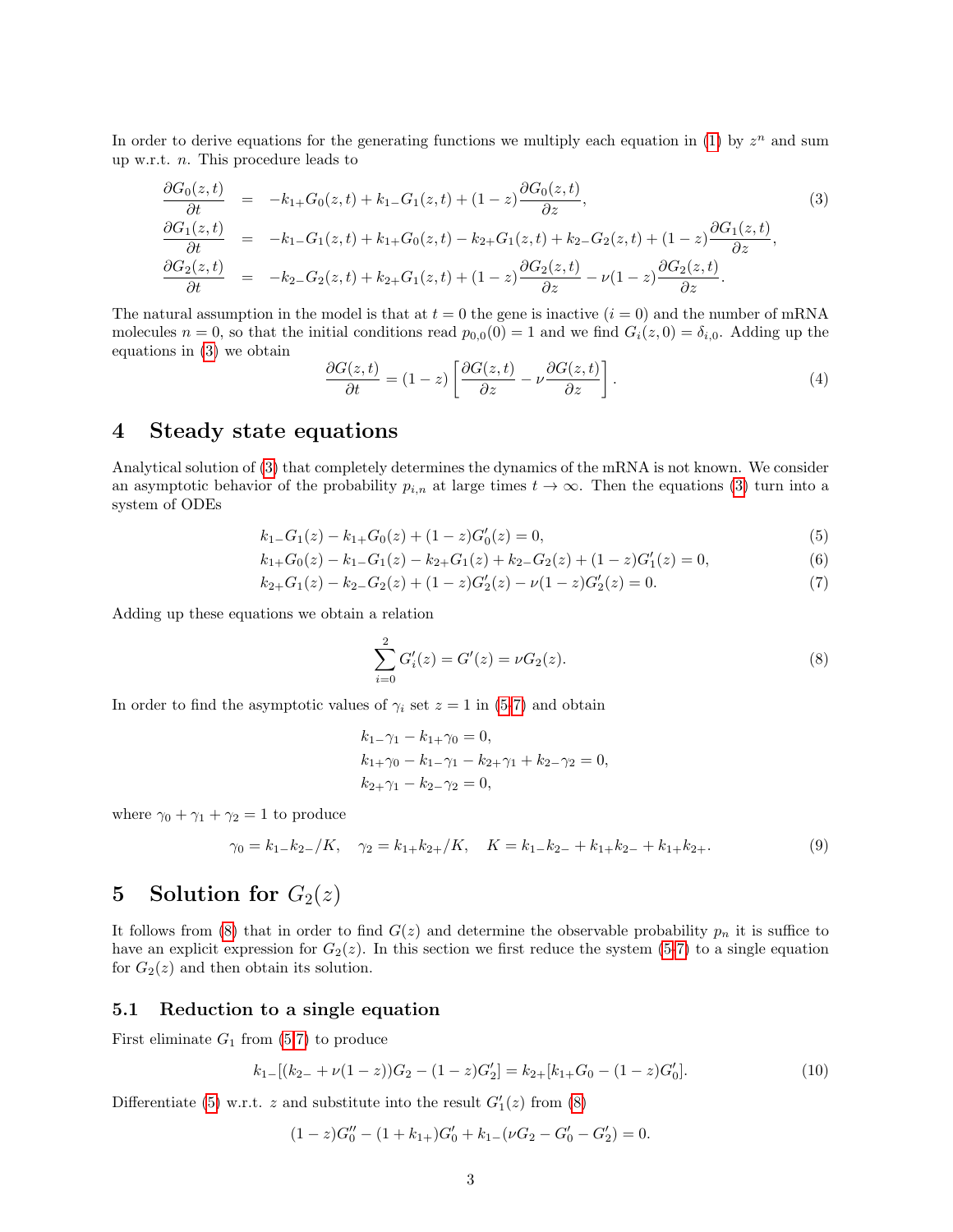Now use this relation together with [\(10\)](#page-2-3) to obtain

<span id="page-3-0"></span>
$$
(1-z)(G_2'' - \nu G_2') - (1 + k_{2-} + k_{2+})G_2' + \nu(1 + k_{2+})G_2 = k_{2+}G_0'.
$$
\n
$$
(11)
$$

Similarly differentiate [\(7\)](#page-2-1) w.r.t. z and substitute  $G'_{1}(z)$  to produce

$$
(1-z)[G'_{2} - \nu G'_{2}]' - (1 + k_{2-}G'_{2}) + \nu G_{2} + k_{2+}(\nu G_{2} - G'_{0} - G'_{2}) = 0.
$$

Use it again with [\(10\)](#page-2-3) to generate

$$
-(1-z)G''_0 - (1+k_{1-}+k_{1+})G'_0 = k_{1-}(\nu G_2 - g'_2). \tag{12}
$$

Finally, express  $G'_{0}$  from [\(11\)](#page-3-0) and use it in (11) to construct a single third order differential equation for  $G_2$ 

<span id="page-3-1"></span>
$$
(z-1)^2 G_2''' + (z-1)(3 + \kappa_1 - \nu(z-1))G_2'' - \nu\kappa_3 G_2
$$
  
+ 
$$
[\kappa_3 + (1 + k_{1-} + k_{1+})k_{2-} - \nu(z-1)(3 + \kappa_2)]G_2' = 0,
$$
 (13)

where

$$
\kappa_1 = k_{1-} + k_{1+} + k_{2-} + k_{2+}, \kappa_2 = \kappa_1 - k_{2-}, \kappa_3 = k_{1-} + (1 + k_{1+})(1 + k_{2+}).
$$

### 5.2 Expression for  $G_2(z)$

The solution of the linear ODE [\(13\)](#page-3-1) was obtained with computer algebra software Mathematica, it has three components, but only one of these three does not diverge at  $z = 1$ . This component is a generalized hypergeometric function

$$
G_2(z) = c_2 F_2({1 + K_{2-}, 1 + K_{2+}}, {1 + K_{1-}, 1 + K_{1+}}, \nu(z-1)),
$$

where  $c$  is the undetermined constant and we introduce the shortcut notations

$$
K_{1\pm} = (\kappa_1 \pm \sqrt{\kappa_1^2 - 4\kappa_0})/2, \quad K_{2\pm} = (\kappa_2 \pm \sqrt{\kappa_2^2 - 4k_{1+}k_{2+}})/2,
$$

where  $\kappa_0 = (k_{1-} + k_{1+})k_{2-} + k_{1+}k_{2+}$ . Note that  $K_{i\pm}$  are homogeneous functions of degree one.

The constant c is selected to satisfy the condition  $G_2(1) = \gamma_2$ . As  ${}_2F_2(\{a_1, a_2\}, \{b_1, b_2\}, 0) = 1$  we immediately find that  $c = \gamma_2 = k_{1+}k_{2+}/(k_{1-}k_{2-} + k_{1+}k_{2-} + k_{1+}k_{2+})$ . Thus we finally find

$$
G_2(z) = \frac{{}_2F_2(\{1+K_{2-}, 1+K_{2+}\}, \{1+K_{1-}, 1+K_{1+}\}, \nu(z-1))}{1 + (1+k_{1-}/k_{1+})(k_{2-}/k_{2+})}.
$$
\n
$$
(14)
$$

## 6 Computation of  $G(z)$

Relation [\(8\)](#page-2-2) allows to find  $G(z)$  as an integral

$$
G(z) = \nu \int G_2(z) dz,
$$

provided  $G(1) = 1$ . The generalized hypergeometric functions  ${}_{p}F_{q}(\mathbf{a}, \mathbf{b}, x)$ , where  $\mathbf{a} = \{a_1, a_2, \ldots, a_p\}$  and  $\mathbf{b} = \{b_1, b_2, \ldots, b_q\}$  are the vectors of p and q components respectively, have a nice property that both derivatives and integrals are expressed through the same functions [\[3\]](#page-6-2). Specifically,

$$
\int pF_q(\mathbf{a}, \mathbf{b}, x)dx = \frac{\pi(\mathbf{b}-1)}{\pi(\mathbf{a}-1)} pF_q(\mathbf{a}-1, \mathbf{b}-1, x),
$$

where we employ the following notations for a  $p$ -dimensional vector **v** 

$$
\pi(\mathbf{v}) = \prod_{i=1}^p v_i, \quad \mathbf{v} + m = \{v_1 + m, v_2 + m, \dots, v_p + m\}.
$$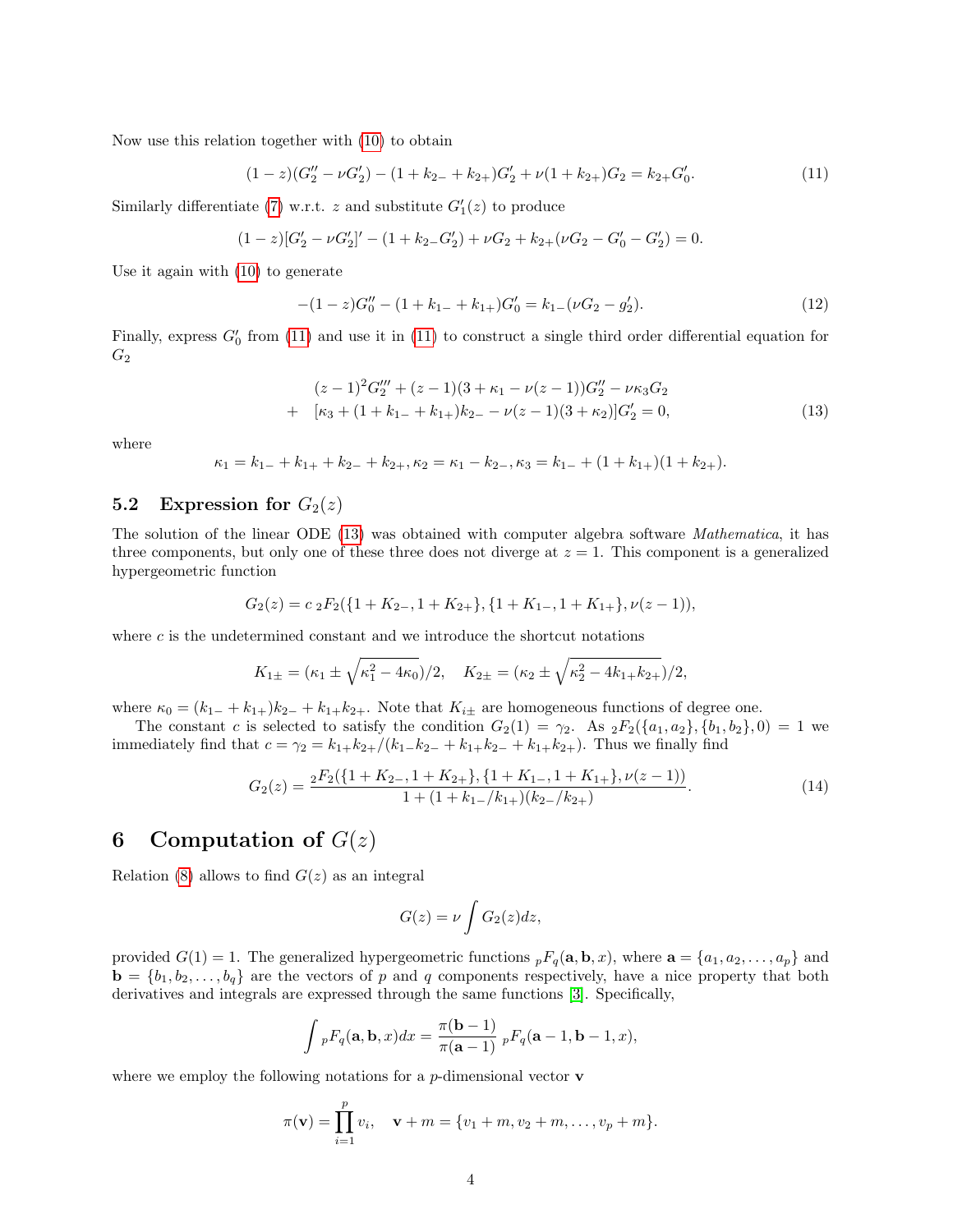Introducing  $x = \nu(z - 1)$  we find

$$
\nu \int {}_pF_q(\mathbf{a},\mathbf{b},\nu(z-1))dz = \int {}_pF_q(\mathbf{a},\mathbf{b},x)dx,
$$

so that

$$
G(z) = {}_{2}F_{2}(\lbrace K_{2-}, K_{2+}\rbrace, \lbrace K_{1-}, K_{1+}\rbrace, \nu(z-1)), \quad G(1) = 1.
$$
 (15)

### 7 Steady state mRNA distribution

From the definition of the generating function we have

$$
G(z) = \sum_{n=0}^{\infty} z^n p_n,
$$

leading to a conclusion that  $p_n$  is the coefficient in the Taylor expansion of  $G(z)$  around  $z = 0$ . The explicit expression for  $p_n$  then reads [\[4\]](#page-6-3)

<span id="page-4-0"></span>
$$
p_n = \frac{r_n(K_{2-})r_n(K_{2+})}{r_n(K_{1-})r_n(K_{1+})} \cdot \frac{\nu^n}{n!} \cdot {}_2F_2(\lbrace K_{2-}, K_{2+} \rbrace + n, \lbrace K_{1-}, K_{1+} \rbrace + n, -\nu),
$$
  

$$
r_n(x) = \Gamma(x+n)/\Gamma(x),
$$
 (16)

where  $r_n(x)$  is the Pochhammer symbol defined via gamma function  $\Gamma(x)$ .

Note that for  $x \sim O(1)$  and large  $n \gg 1$  the value of  $r_n(x)$  grows as  $r_n(x) \sim x^n$  so that the first factor in [\(16\)](#page-4-0) behaves as  $(K_{2-}K_{2+})^n/(K_{1-}K_{1+})^n$ .

#### 7.1 Reduction and comparison to two-state gene model

To reduce the three-state model to two-state one we set  $k_{1-} = 0$  so that  $\gamma_0 = 0$  and the gene can be only in the active (2) or the poised (1) state which effectively plays a role of the inactive state. In this case  $p_{0,n} = 0$ ,  $G_0(z) = 0$  and we end up with the following system of equations

<span id="page-4-1"></span>
$$
-k_{2+}G_1(z) + k_{2-}G_2(z) + (1-z)G_1'(z) = 0,
$$
\n(17)

$$
k_{2+}G_1(z) - k_{2-}G_2(z) + (1-z)G_2'(z) - \nu(1-z)G_2'(z) = 0.
$$
\n(18)

The model  $(17,18)$  was discussed in [\[1\]](#page-6-0) and in this case the probability  $p_n$  reads

<span id="page-4-2"></span>
$$
p_n = \frac{\nu^n r_n(K_+)}{n! r_n(K_+ + K_-)} \, {}_1F_1(\{K_+ + n\}, \{K_+ + K_- + n\}, -\nu),\tag{19}
$$

where  $K_{\pm} = k_{2\pm}$ . This result can be also obtained directly from [\(16\)](#page-4-0). We find for  $k_{1-} = 0$  the values of  $\kappa_0 = k_{1+}(k_{2-} + k_{2+}), \ \kappa_1 = k_{1+} + k_{2+} + k_{2-}, \ \kappa_2 = k_{1+} + k_{2+}$  to compute  $K_{1\pm} = (k_{1+} + k_{2+} + k_{2-} \pm k_{2+})$  $(k_{1+} - k_{2+} - k_{2-})/2$  and  $K_{2\pm} = (k_{1+} + k_{2+} \pm (k_{1+} - k_{2+}))/2$ . It leads to  $K_{1-} = K_{2+} = k_{1+}$  and  $K_{1+} = k_{2+} + k_{2-} = K_+ + K_-, K_{2-} = k_{2+} = K_+$  so that the property of the hypergeometric function

$$
{}_{p+1}F_{q+1}(\{a_1,a_2,\ldots,a_p,c\},\{b_1,b_2,\ldots,b_q,c\},x) = {}_{p}F_q(\{a_1,a_2,\ldots,a_p\},\{b_1,b_2,\ldots,b_q\},x)
$$

implies

$$
{}_2F_2({K_2, K_{2+}}) + n, {K_{1-}, K_{1+}} + n, -\nu) = {}_1F_1({K_+ + n}, {K_+ + K_- + n}, -\nu).
$$

#### 7.2 Qualitative model predictions

When  $k_{1-} \ll k_{1+}$  one expects that  $p_n$  for three-state gene should be quite close to the two-state gene solution. The numerical simulations confirm the assumption (Fig. [2a](#page-5-0)). When  $k_{1-}$  increases the population of the inactive state according to [\(9\)](#page-2-4) also grows thus reducing simultaneously the active state probability. As expected this reduction results in the shift to the cells expressing lower mRNA numbers (Fig. [2b](#page-5-0)).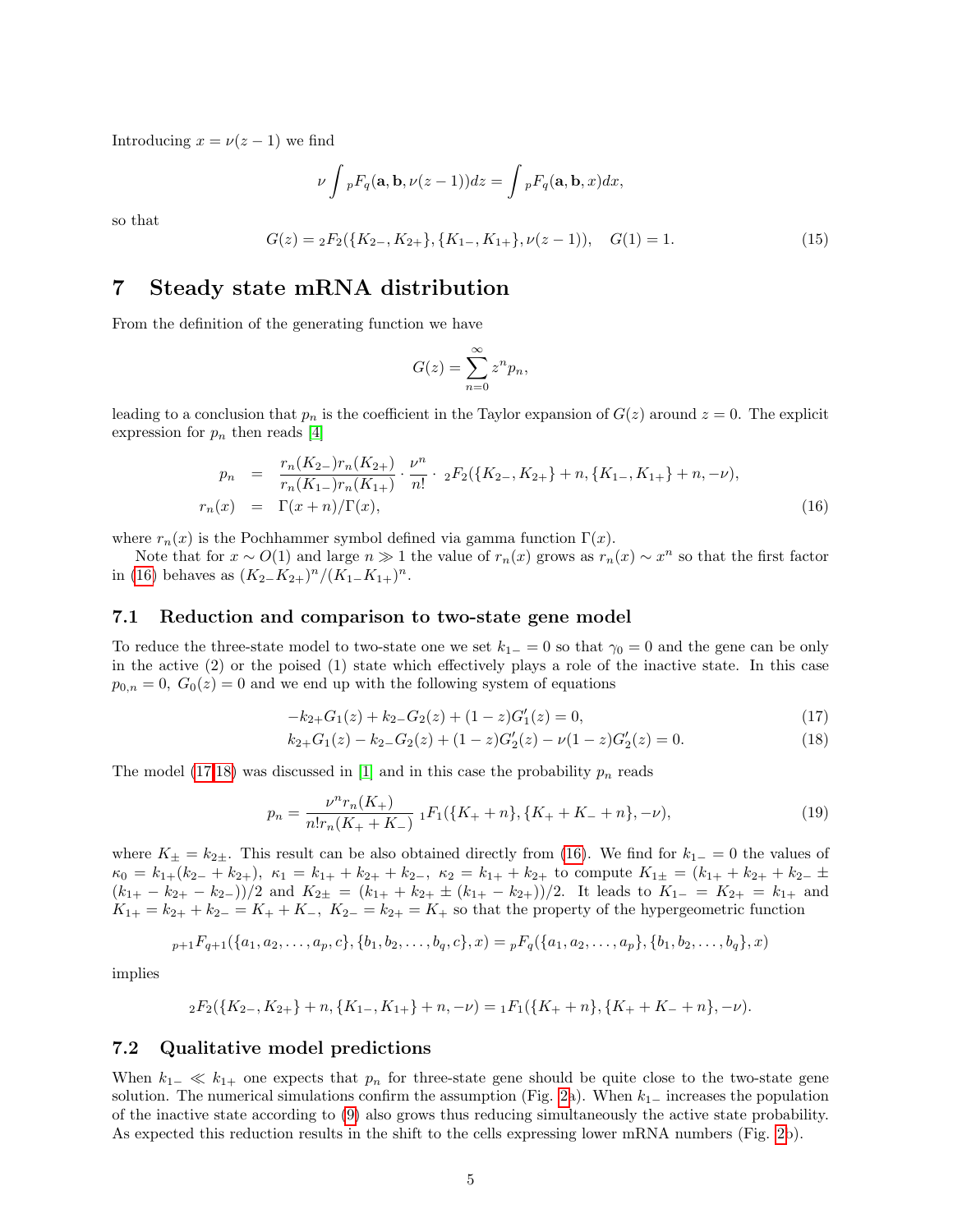

<span id="page-5-0"></span>Figure 2: (a) The two-state (blue) and three-state (red) gene model mRNA distributions for  $k_{1-} \ll$  $k_{1+}$  demonstrate nearly perfect coincidence. The parameter values are  $k_{1-} = 0.13$ ,  $k_{1+} = 1.3$ ,  $k_{2-} =$ 2.3,  $k_{2+} = 4.2$ ,  $\nu = 3$  for the three-state and  $k_{-} = 2.3$ ,  $k_{+} = 4.2$ ,  $\nu = 3$  for the two-state gene model. (b) An effect of the inactive state population on mRNA production in three-state gene model. The parameters are  $k_{1+} = 1.3$ ,  $k_{2-} = 2.3$ ,  $k_{2+} = 4.2$ ,  $\nu = 3$  with  $k_{1-}$  equal to 0.13 (red), 1.3 (blue) and 13.0 (green) respectively.

# 8 Hypergeometric function asymptotic expansion for large argument

The  $p_n$  expressions [\(19\)](#page-4-2) and [\(16\)](#page-4-0) for two- and three-state model respectively might need to be evaluated when both the argument  $\nu$  and the parameters of hypergeometric function are large. In this case it is worth to use asymptotic expansion for fast and accurate computation of these functions  ${}_kF_k$ ,  $k = 1, 2$ .

## 8.1 Asymptotics of  $_1F_1$

We use asymptotics at large  $|z| \to \infty$ 

<span id="page-5-1"></span>
$$
{}_1F_1(\{a\},\{b\},z) \sim \begin{cases} (-z)^{-a}\Gamma(b)_2F_0(\{a,a-b+1\},\{\},-1/z)/\Gamma(b-a), & a,b < |z|, \\ z^{a-b}e^z\Gamma(b)_2F_0(\{b-a,1-a\},\{\},1/z)/\Gamma(a), & a,b \ge |z|, \end{cases} \tag{20}
$$

where the function  ${}_2F_0({a,b},\{\},x)$  is computed through the series

$$
{}_2F_0({a,b}, {},{ }, 1) = \sum_{k=0}^{\infty} r_k(a)r_k(b)x^k/k!,
$$

as a particular case of the general definition

$$
{}_{p}F_{q}(\{a_1, a_2, \ldots, a_p\}, \{b_1, b_2, \ldots, b_q\}, x) = \sum_{k=0}^{\infty} \frac{\prod_{i=1}^{p} r_k(a_i)}{\prod_{j=1}^{q} r_k(b_j)} \cdot \frac{x^k}{k!},
$$
\n(21)

where the upper limit in the sum is replaced by positive integer  $m$  representing number of terms in the expansion. Note that [\(19\)](#page-4-2) for  $K_{\pm} \sim O(1)$  at large  $\nu \gg 1$  and  $n < \nu$  one has to use the first formula in [\(20\)](#page-5-1) while for large  $n > \nu$  the second line is employed.